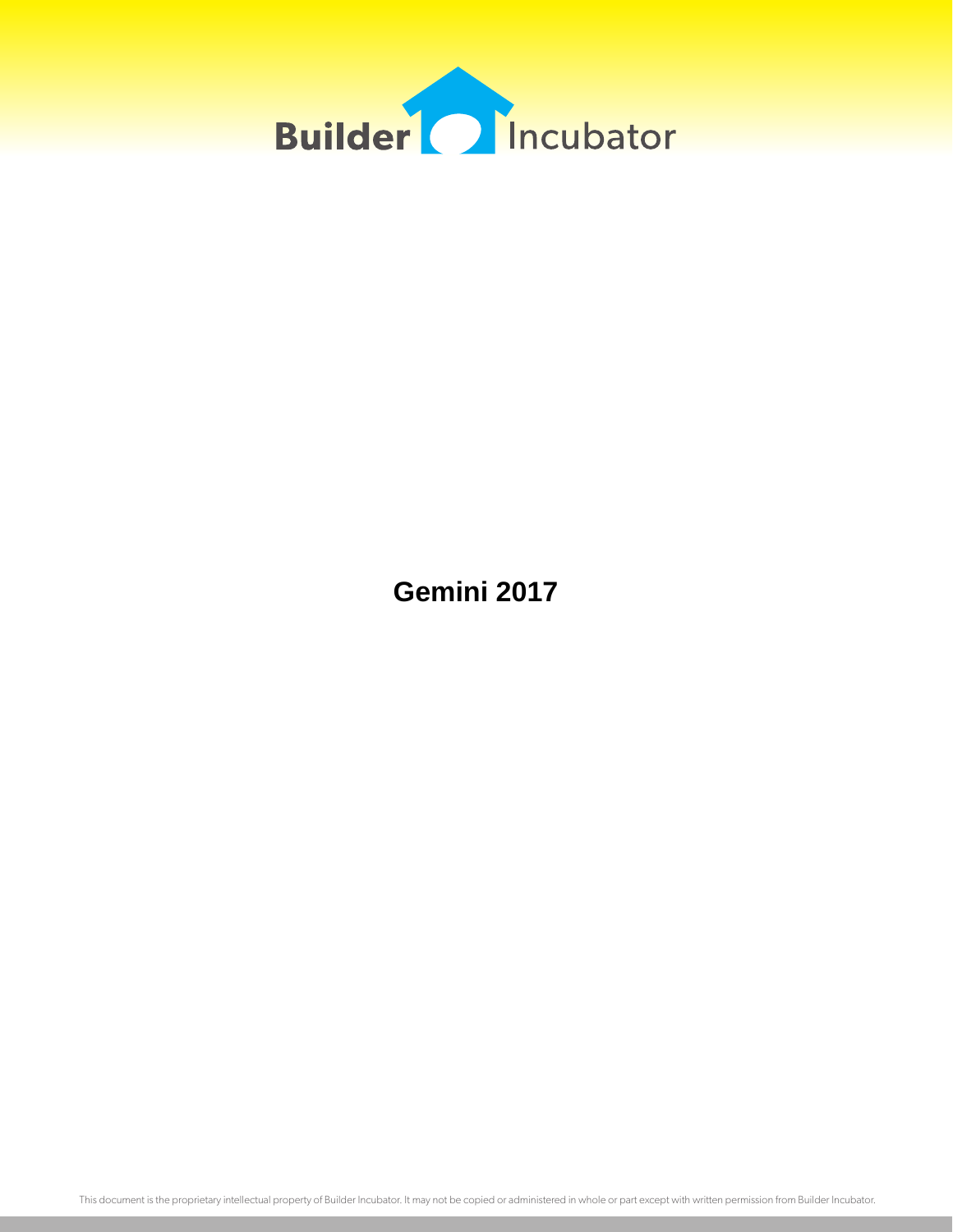

# **Adjust Font Style and Size**

Software Report: 5178

Individual users can now select the FONT STYLE and FONT SIZE to meet their individual needs.

Go to FILE | TERMINAL SETUP | Fonts tab

Select the FONT NAME (Style) and FONT SIZE from the drop down lists

| <b>W</b> Terminal Configuration                                                                                                                                                                                                                               |
|---------------------------------------------------------------------------------------------------------------------------------------------------------------------------------------------------------------------------------------------------------------|
| General   FAX / E-Mail / Spreadsheet   PO / AR   Colors   Columns   Fonts                                                                                                                                                                                     |
| This changes the font used for the windows in PSClient except for this window. Note<br>that changes are not applied to open windows.                                                                                                                          |
| Font Name:<br><b>Font Size:</b><br><b>MS Sans Serif</b><br><b>Reset Defaults</b>                                                                                                                                                                              |
| Lorem ipsum dolor sit amet, consectetur adipiscing elit. Donec quis lacus in sapien<br>eleifend pellentesque sed ac urna. Class aptent taciti sociosqu ad litora torquent per<br>conubia nostra, per inceptos himenaeos. Quisque nec sem consectetur, commodo |
| Note: These configurations apply to this computer only and applies to all companies.                                                                                                                                                                          |
| <b>Manage Wallpapers</b><br>OK<br>Cancel                                                                                                                                                                                                                      |

These settings are specific to a user's workstation (or a user's log in if working in Remote Apps or Remote Desktop). Therefore, each user can select a font style which best suits their needs. Printed Reports remain in the standard font and will not reflect these changes. By design, some windows (such as system messages) will not change.

The *"Lorem ipsum"* paragraph will display how each font selection will appear.

| <b>Terminal Configuration</b> | General   FAX / E-Mail / Spreadsheet   PO / AR   Colors   Columns Fonts                                                              |           |                 |                       |  |
|-------------------------------|--------------------------------------------------------------------------------------------------------------------------------------|-----------|-----------------|-----------------------|--|
|                               | This changes the font used for the windows in PSClient except for this window. Note<br>that changes are not applied to open windows. |           |                 |                       |  |
| <b>Font Name:</b>             | <b>MS Sans Serif</b>                                                                                                                 |           | Font Size:   12 | <b>Reset Defaults</b> |  |
|                               | Lorem ipsum dolor sit amet, consectetur adipiscing elit.<br>Donec quis lacus in sapien eleifend pellentesque sed ac                  |           |                 |                       |  |
|                               | Note: These configurations apply to this computer only and applies to all companies.                                                 |           |                 |                       |  |
| <b>Manage Wallpapers</b>      |                                                                                                                                      | <b>OK</b> | Cancel          |                       |  |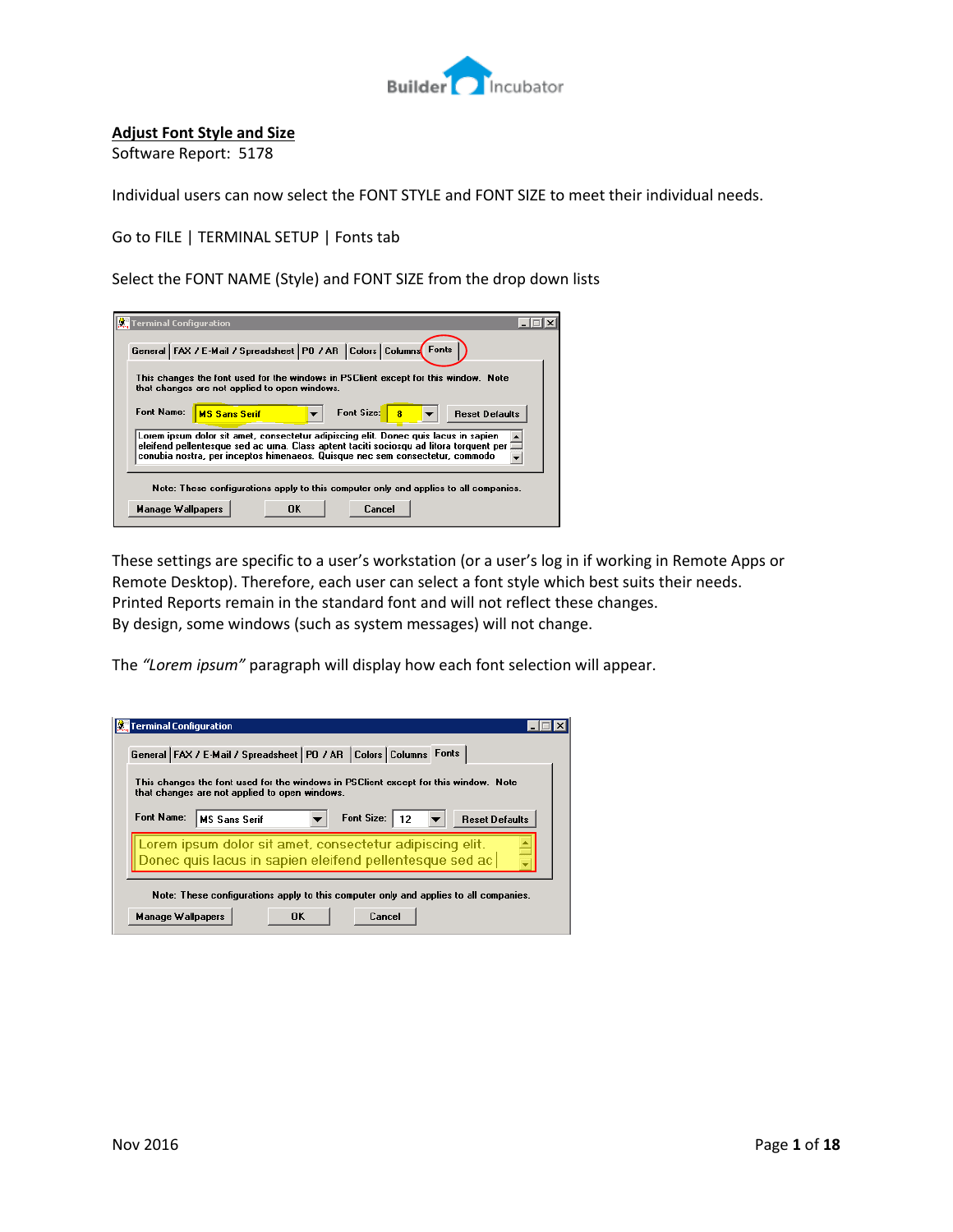

#### **Cash Flow Statement**

Software Report: 5082

The ability to set up and run a Cash Flow Statement following the reporting standards established by FASB (Financial Accounting Standards Board) has been added to the financial statements available in Gemini.

Go to FILE | SUPERVISOR | Cash Flow Statement

Set up the general ledger accounts financial line summaries by CASH FLOW ACTIVITY using the Cash Flow Statement Descriptions

| <b>Cash flow Statements Descriptions</b>                                                                                    |                                            |                                                                                                                       |                                                | $ .\ $ $  \times  $                                                                                                               |
|-----------------------------------------------------------------------------------------------------------------------------|--------------------------------------------|-----------------------------------------------------------------------------------------------------------------------|------------------------------------------------|-----------------------------------------------------------------------------------------------------------------------------------|
| Line   Description                                                                                                          | н                                          | D/C Type                                                                                                              | <b>Financial Statement</b><br>Line Description |                                                                                                                                   |
| 1000 Operating Activities<br><b>3000 Investing Activities</b><br><b>5000 Financing Activities</b><br>7000 Supplemental Info | FH.<br><b>FH</b><br><b>FH</b><br><b>FH</b> | <b>Operating Activities</b><br><b>Investing Activities</b><br><b>Financing Activities</b><br><b>Supplemental Info</b> |                                                | 1000-2999 Operating Activities<br>3000-4999 Investing Activities<br>5000-2999 Financing Activities<br>7000-9999 Supplemental Info |
| Change<br><b>Delete</b><br>Insert                                                                                           |                                            | Select                                                                                                                | <b>Close</b>                                   |                                                                                                                                   |

After assigning a line number & description for the account, select the financial statement line summary. Activities can also be organized using Subtotals.

Revenue can be further separated and reported by revenue TYPE.

| Record Will Be Added |                                    |      | E                                                              |                                                |                                 |
|----------------------|------------------------------------|------|----------------------------------------------------------------|------------------------------------------------|---------------------------------|
|                      |                                    |      | <b>Ex Financial Statement Descriptions</b>                     |                                                | $\Box$                          |
| Line No:             |                                    |      |                                                                |                                                |                                 |
|                      | 1010<br>Type: Operating Activities |      | Line   Descripties                                             | Type                                           | 1000-1299 Current Assets        |
|                      |                                    |      | 1010 checking - Operating                                      | Current Assets                                 | 1300-1499 Fixed Assets          |
| <b>Description:</b>  | WIP - Presales                     |      | 1011 Checking - Payroll                                        | <b>Current Assets</b>                          | 1500-1699 Accum, Depreciation   |
| Financial Statemen   |                                    |      | 1012 Checking - Construction                                   | <b>Current Assets</b>                          | 1700-1999 Other Assets          |
|                      | Р.                                 |      | 1210 Construction in Progress - Presales                       | <b>Current Assets</b><br><b>Current Assets</b> | 2000-2399 Current Liabilities   |
|                      |                                    |      | 1220 Construction in Progress - Specs<br>1230 Inventory - Land | <b>Current Assets</b>                          |                                 |
|                      | Sub Total Type                     | -Det | 1240 Inventory - Finished Lots                                 | <b>Current Assets</b>                          | 2400-2699 Long Term Liabilities |
|                      | <b>6</b> Normal                    |      | 1250 Inventory - Specs                                         | <b>Current Assets</b>                          | 2700-2999 Other Liabilities     |
|                      |                                    |      | 1260 Inventory - Models                                        | <b>Current Assets</b>                          | 3000-3999 Capital               |
|                      | <b>C</b> Subtotal Header           |      | 1310 Model Home Furniture                                      | <b>Fixed Assets</b>                            | 4000-4499 Sales Revenue         |
|                      | Subtotal End                       |      | 1320 Computers & Office                                        | <b>Fixed Assets</b>                            | 4500-4999 Other Income          |
|                      |                                    |      | 1330 Desian Center                                             | <b>Fixed Assets</b>                            | 5000-5999 Cost of Goods         |
|                      | <b>C</b> Cost Code Revenue Type    |      | 1340 Website Development Costs                                 | <b>Fixed Assets</b>                            |                                 |
|                      |                                    |      | 1510 Accumulated Depreciation                                  | Accum. Depreciation                            | 6000-9949 Expenses              |
|                      | Type:                              |      | 1520 Accumulated Amortization                                  | Accum. Depreciation                            | 9950-9999 Income Taxes          |
|                      |                                    |      |                                                                |                                                |                                 |
|                      |                                    |      |                                                                |                                                |                                 |
|                      | 0K<br>Cancel                       |      | Change<br>Delete<br>Insert                                     | Select<br>Close                                |                                 |
|                      |                                    |      |                                                                |                                                |                                 |
|                      |                                    |      |                                                                |                                                |                                 |
|                      |                                    |      |                                                                |                                                |                                 |

To print the Cash Flow Statement; Go to GL | REPORTS | Cash Flow Report.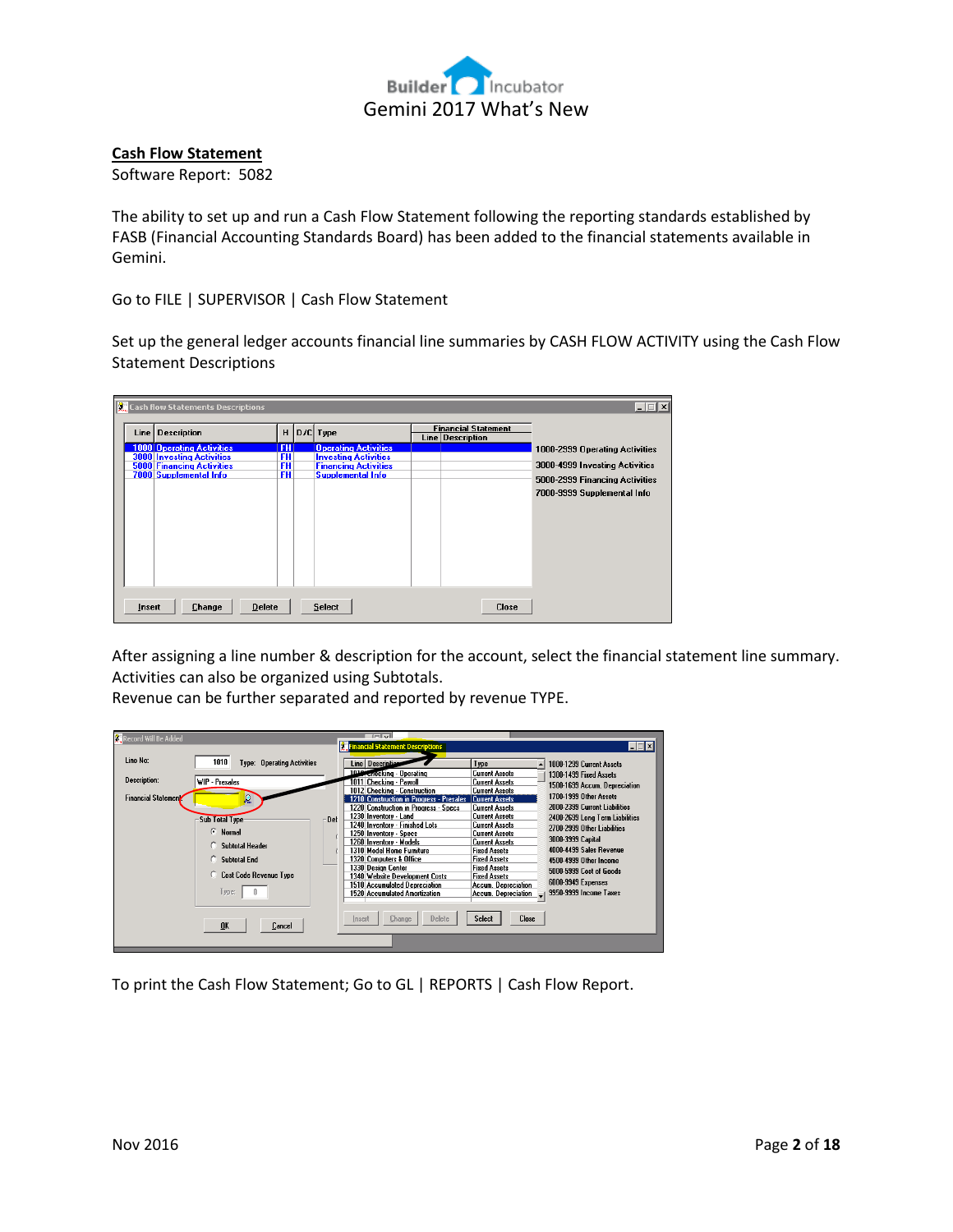

### **Show the line summary for Consolidated WIP/DRAW accounts on the Trial Balance** Software Report: 5183

Go to GL | REPORTS | Trial Balance

Checking the Consolidate WIP Accounts box provides the option to also check the Show Line Sum for Consolidated WIP accts box

| <b>A</b> Print Trial Balance | $\Box$                                   |
|------------------------------|------------------------------------------|
| <b>Accounting Period:</b>    | <b>SEP 2016</b>                          |
| Account Lower Limit:         | ₽.                                       |
| Account Upper Limit:         | ₽                                        |
| Department:                  |                                          |
| Co Consolidate:              |                                          |
| <b>Export Profile:</b>       | ₽                                        |
| Sort Order:                  | <b>GL Account #</b>                      |
|                              | <b>Include Zero Accounts</b>             |
| ⊽                            | <b>Consolidate WIP Accounts</b>          |
|                              | Show Line Sum for Consolidated WIP accts |
| Preview                      | Print<br>Cancel                          |

The Trial Balance when the Show Line Sum for Consolidated WIP Accts is also checked.

Instead of \*Consolidated WIP\* or \*Consolidated Draw\*, the WIP/Draw accounts are now identified by the line summary number and description. This provides an improved Trail Balance report when a customer has segregated WIP accounts based on different line summaries. For example, (home builders; Land, Finished Lots, Specs, Models, Under Contract, Completed Inventory) or (Commercial contractors; based on types of projects).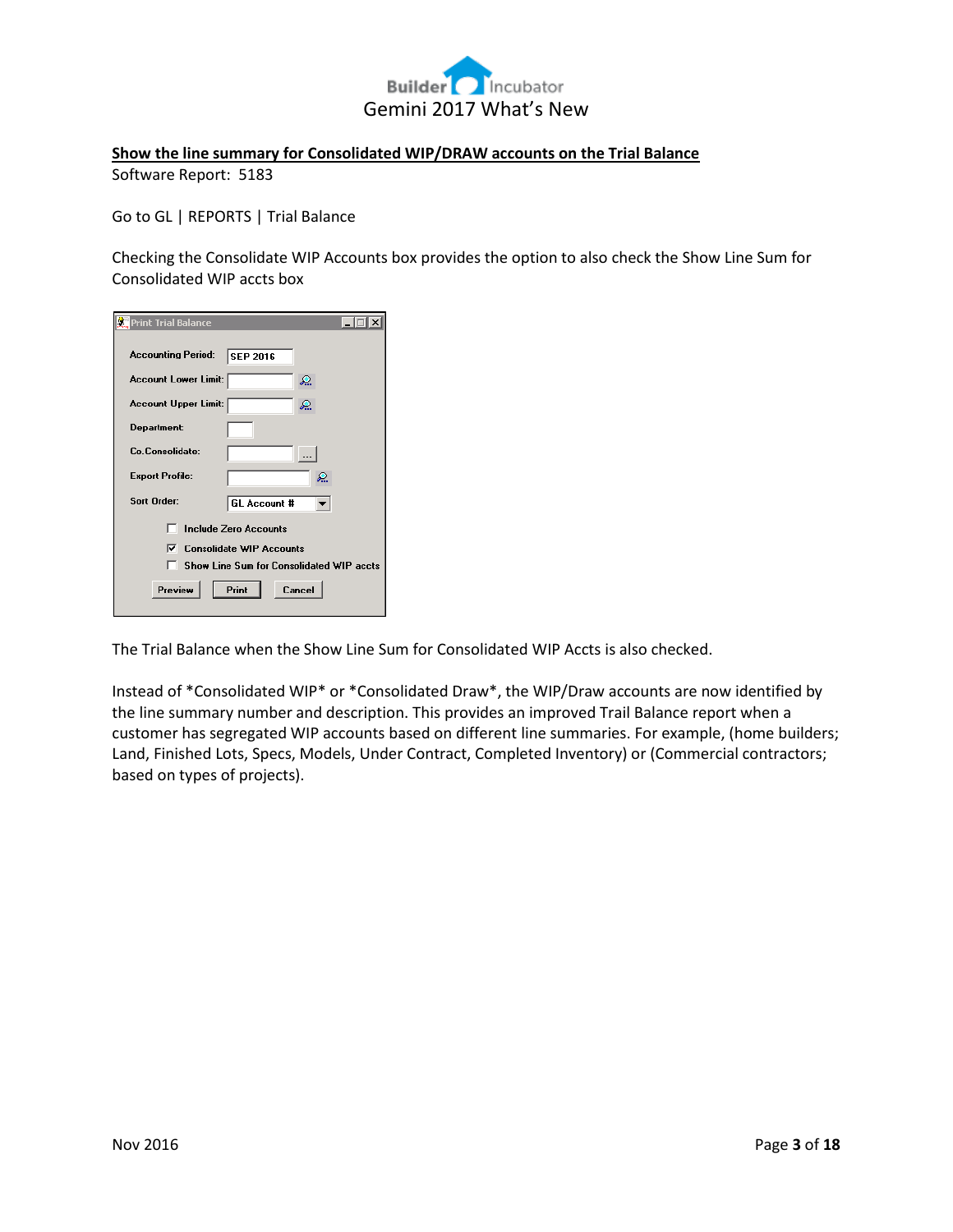

# **Percentage amount has been added to the Income Budget Statement**

Software Report: 5151

The Income Budget Statement now includes the percentage of Income similar to the Income Statement.

Go to GL | REPORTS | Income Budget Statement Select HOW you wish your percentages to calculate.

| <b>W</b> Print Income Budget Statement                                                        |                                                                                                               | $  \Box   \Box   \times$                                                          |
|-----------------------------------------------------------------------------------------------|---------------------------------------------------------------------------------------------------------------|-----------------------------------------------------------------------------------|
| <b>Period to Print:</b><br><b>SEP 2016</b><br>Department:                                     | <b>Print Summary Only</b><br>(if Multi-Department)<br>Include Date Header in Export                           |                                                                                   |
| Co. Consolidate:<br>$\cdots$<br><b>Export Profile:</b><br>£.<br><b>Note for End of Report</b> | <b>Use for Percent Calculation</b><br>œ<br><b>Budget</b><br><b>Total Revenue</b><br>n<br><b>Sales Revenue</b> | <b>Base Percent On:</b><br>G<br><b>Budget Values</b><br><b>Actual Values</b><br>o |
| Preview                                                                                       | Print<br>Cancel                                                                                               |                                                                                   |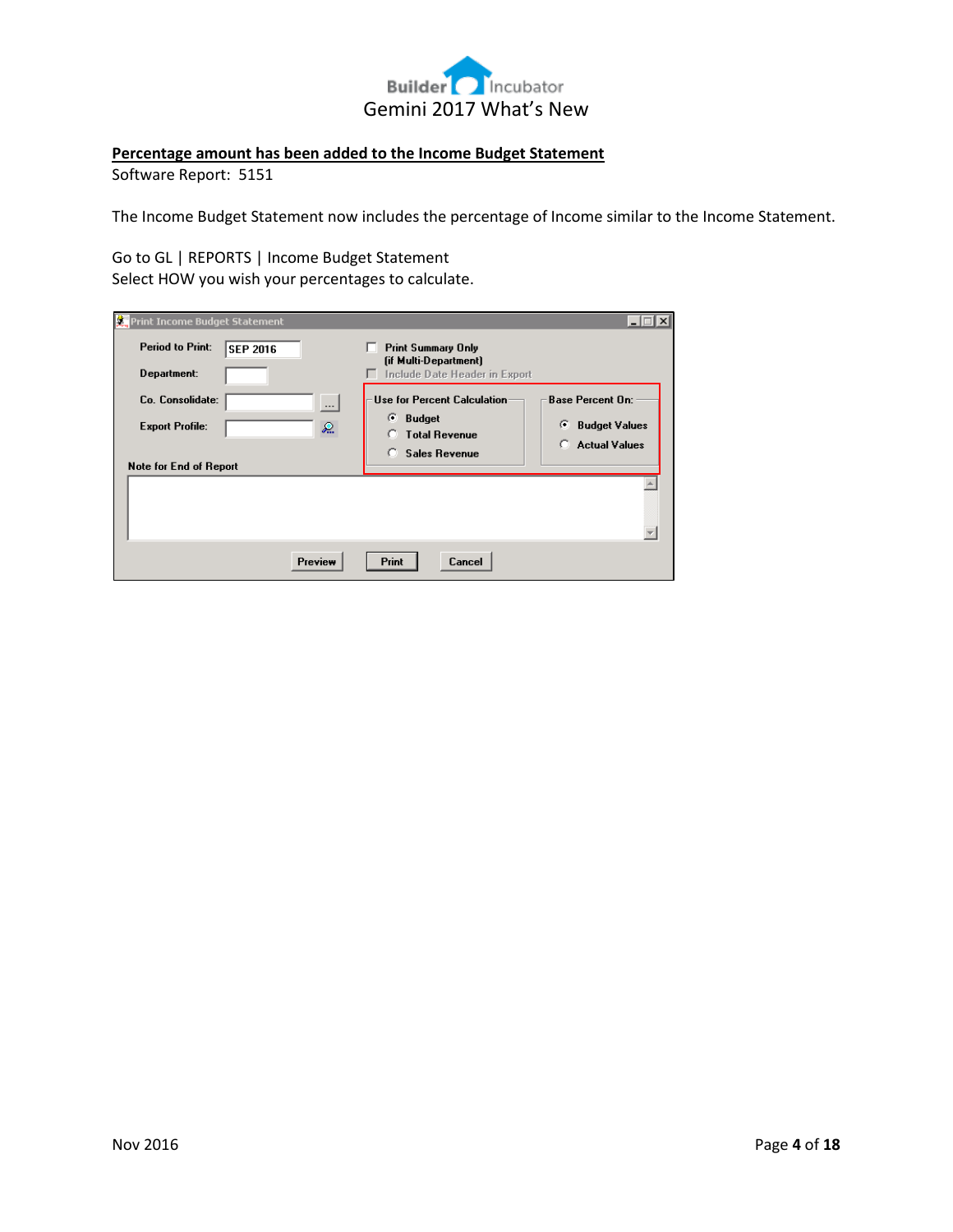

# **ACTION Tab at the Vendor and Customer maintenance screens**

Software Report: 5150

Both the Vendor and Customer Action tabs allow the user to create a log with a date stamp, ability to assign a user, a client defined code, and the ability to mark the action as done.

Create an ACTION-To-Do reminder for a specific vendor or customer and assign the responsibility to someone in your office to follow up and complete. Document a specific event related to a vendor or customer.

Go to AP | VENDOR LIST MAINTENANCE | Actions tab

| General   Additional   Contacts   Checks   Defaults   Misc   User Defined   Memo   Web Access   Actions<br><b>Date</b><br>Done   Action Notes<br>Action<br>Insert<br>Change<br>Delete<br>OK<br>Cancel<br>View Open Items<br>View Payments<br><b>Vendor Action will be Added</b><br>– I⊡I ×I<br>Date:<br>User:<br>உ<br>圖<br>Code:<br>Done<br>$\ldots$<br><b>Notes</b><br>$\blacktriangle$ | LC. | Vendor will be Changed (ABC Painting) |              | $\blacksquare$ $\blacksquare$ $\times$ |
|------------------------------------------------------------------------------------------------------------------------------------------------------------------------------------------------------------------------------------------------------------------------------------------------------------------------------------------------------------------------------------------|-----|---------------------------------------|--------------|----------------------------------------|
|                                                                                                                                                                                                                                                                                                                                                                                          |     |                                       |              |                                        |
|                                                                                                                                                                                                                                                                                                                                                                                          |     |                                       |              |                                        |
|                                                                                                                                                                                                                                                                                                                                                                                          |     |                                       |              |                                        |
|                                                                                                                                                                                                                                                                                                                                                                                          |     |                                       |              |                                        |
|                                                                                                                                                                                                                                                                                                                                                                                          |     |                                       |              |                                        |
|                                                                                                                                                                                                                                                                                                                                                                                          |     |                                       |              |                                        |
|                                                                                                                                                                                                                                                                                                                                                                                          |     |                                       |              |                                        |
|                                                                                                                                                                                                                                                                                                                                                                                          |     |                                       |              |                                        |
|                                                                                                                                                                                                                                                                                                                                                                                          |     |                                       |              |                                        |
|                                                                                                                                                                                                                                                                                                                                                                                          |     |                                       |              |                                        |
|                                                                                                                                                                                                                                                                                                                                                                                          |     |                                       |              |                                        |
|                                                                                                                                                                                                                                                                                                                                                                                          |     |                                       |              |                                        |
|                                                                                                                                                                                                                                                                                                                                                                                          |     |                                       |              |                                        |
|                                                                                                                                                                                                                                                                                                                                                                                          |     |                                       |              |                                        |
|                                                                                                                                                                                                                                                                                                                                                                                          |     |                                       |              |                                        |
|                                                                                                                                                                                                                                                                                                                                                                                          |     |                                       |              |                                        |
|                                                                                                                                                                                                                                                                                                                                                                                          |     |                                       |              |                                        |
|                                                                                                                                                                                                                                                                                                                                                                                          |     |                                       |              |                                        |
|                                                                                                                                                                                                                                                                                                                                                                                          |     |                                       |              |                                        |
|                                                                                                                                                                                                                                                                                                                                                                                          |     |                                       |              |                                        |
|                                                                                                                                                                                                                                                                                                                                                                                          |     |                                       |              |                                        |
|                                                                                                                                                                                                                                                                                                                                                                                          |     |                                       |              |                                        |
|                                                                                                                                                                                                                                                                                                                                                                                          |     |                                       |              |                                        |
|                                                                                                                                                                                                                                                                                                                                                                                          |     |                                       |              |                                        |
|                                                                                                                                                                                                                                                                                                                                                                                          |     |                                       |              |                                        |
|                                                                                                                                                                                                                                                                                                                                                                                          |     |                                       | OK<br>Cancel |                                        |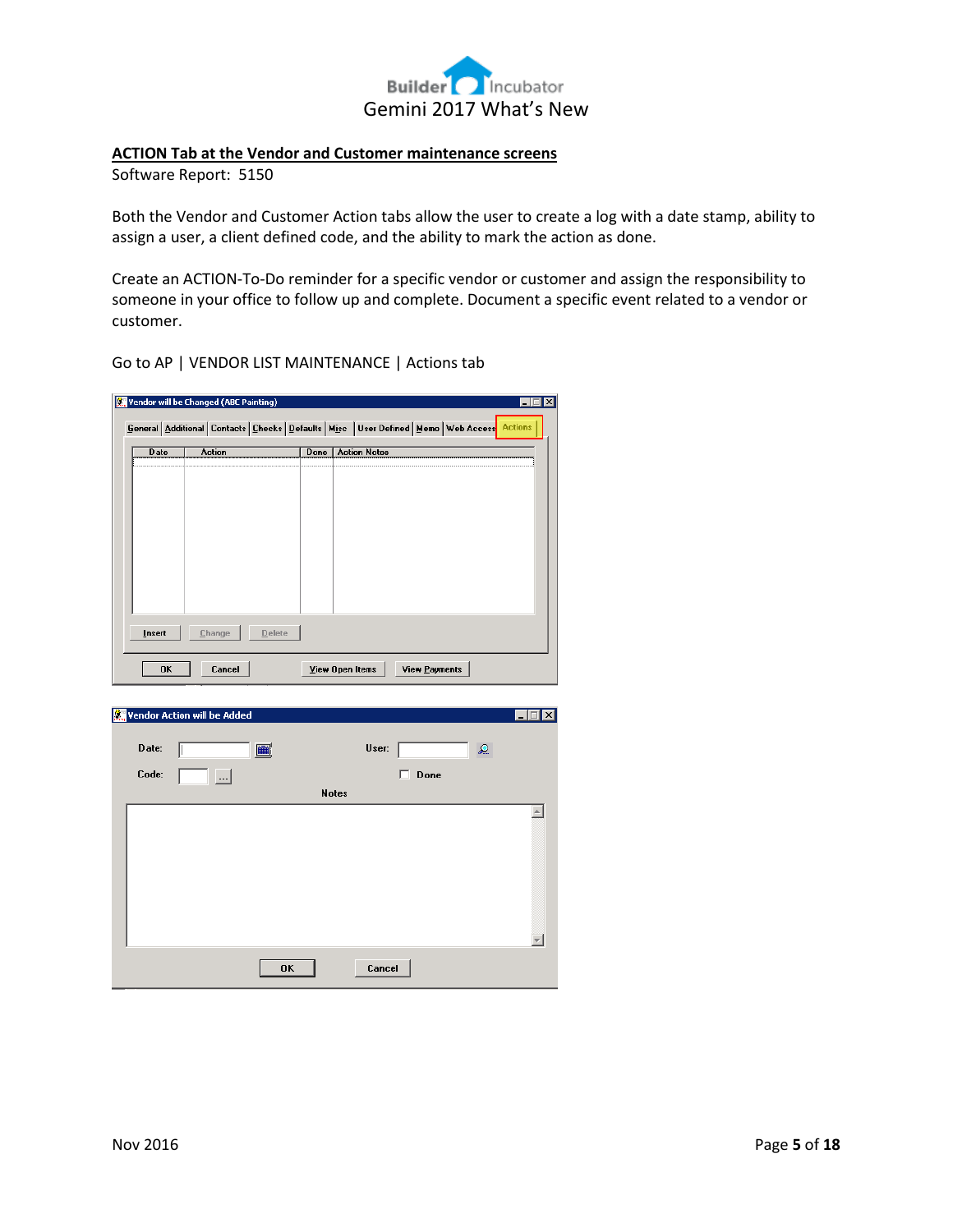# **Builder** Incubator Gemini 2017 What's New Go to AR | CUSTOMER LIST MAINTENANCE | Actions tab

| Insert<br>Change                     | $D$ elete |                 |            |                                        |
|--------------------------------------|-----------|-----------------|------------|----------------------------------------|
| <b>OK</b>                            | Cancel    | View Open Items |            | View Payments                          |
|                                      |           |                 |            |                                        |
| <b>Customer Action will be Added</b> |           |                 |            | $\blacksquare$ $\blacksquare$ $\times$ |
| Date:                                | 圖         |                 | User:      | ₽                                      |
| Code:<br>$\cdots$                    |           | <b>Notes</b>    | Done<br>п. |                                        |
|                                      |           |                 |            |                                        |
|                                      |           |                 |            |                                        |
|                                      |           |                 |            |                                        |

#### **Reporting & Exporting**

- AP | REPORTS | VENDOR REPORTS | Vendor Action Report
- AR | REPORTS | CUSTOMER REPORTS | Customer Action Report

| <b>Customer Action Report</b> |                                                                       |
|-------------------------------|-----------------------------------------------------------------------|
| Customer:                     | உ                                                                     |
| <b>Action Code:</b>           |                                                                       |
| User:                         | ℒ                                                                     |
| Thru Date:                    | iii                                                                   |
| <b>Export Profile:</b>        | ₽                                                                     |
|                               | <b>Show Open Actions Only</b><br><b>Start Customers on a New Page</b> |
| Preview                       | Print<br>Cancel                                                       |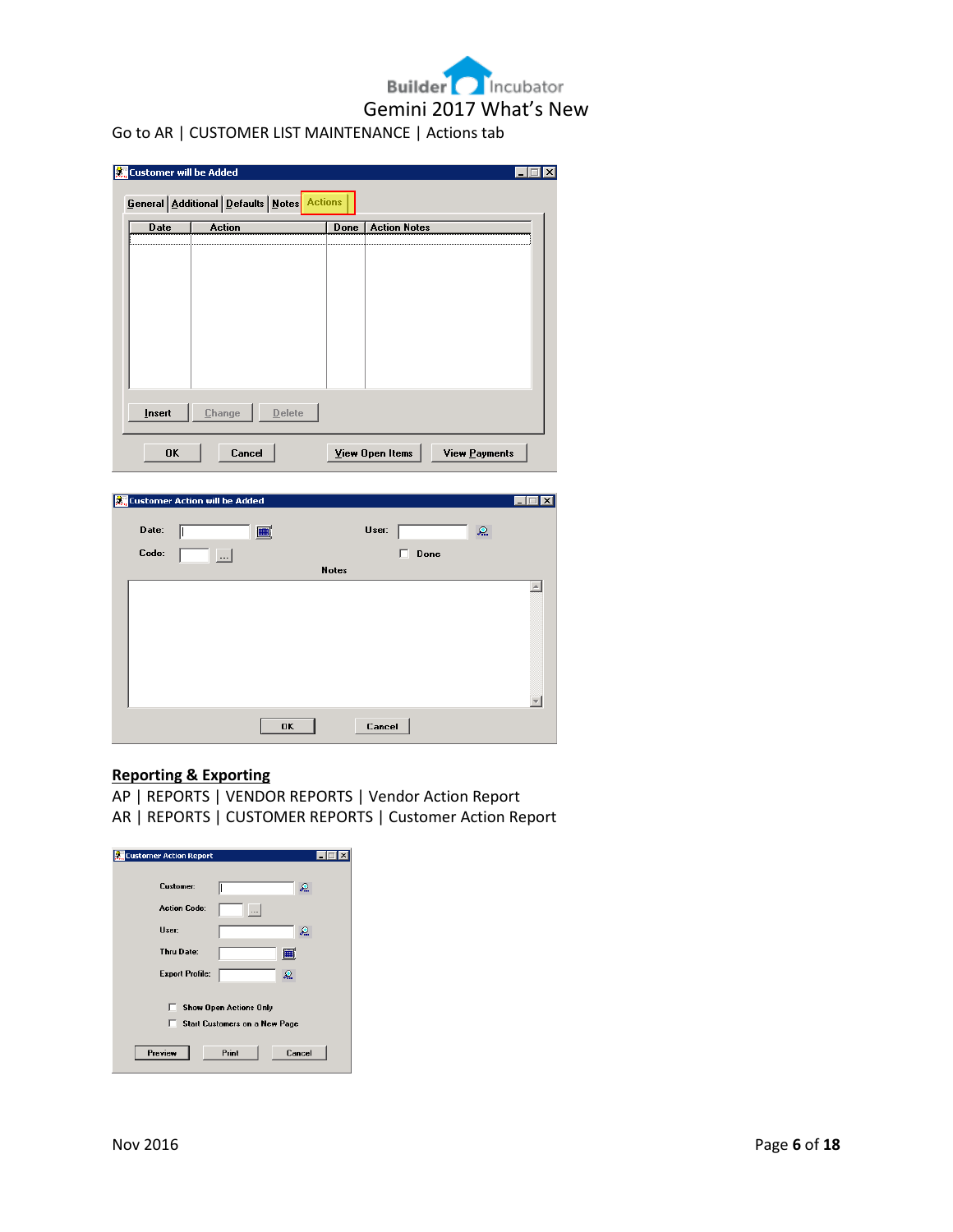# **Builder** Incubator Gemini 2017 What's New

**Additional vendor fields have been added to the import/export feature.**

Software Report: 5163

The additional vendor fields for MEMO, PAYCODE, REFCODE, all fields on the USER DEFINED tab, and all fields on the CHECKS tab can now be imported/exported to/from Gemini.

WARNING: The vendor import feature now has the option to OVERWRITE certain fields on existing vendors. It is strongly recommended to make a backup prior to importing data into Gemini.

| Vendor will be Changed (ABC Painting)                                                                            |        |  |                 |  |               | $-1$ $-1$ | lx |
|------------------------------------------------------------------------------------------------------------------|--------|--|-----------------|--|---------------|-----------|----|
| General   Additional   Contacts   Checks   Defaults   M <u>i</u> sc   User Defined   Memo   Web Access   Actions |        |  |                 |  |               |           |    |
|                                                                                                                  |        |  |                 |  |               |           |    |
|                                                                                                                  |        |  |                 |  |               |           |    |
|                                                                                                                  |        |  |                 |  |               |           |    |
|                                                                                                                  |        |  |                 |  |               |           |    |
|                                                                                                                  |        |  |                 |  |               |           |    |
|                                                                                                                  |        |  |                 |  |               |           |    |
|                                                                                                                  |        |  |                 |  |               |           |    |
|                                                                                                                  |        |  |                 |  |               |           |    |
|                                                                                                                  |        |  |                 |  |               |           |    |
|                                                                                                                  |        |  |                 |  |               |           |    |
|                                                                                                                  |        |  |                 |  |               |           |    |
|                                                                                                                  |        |  |                 |  |               |           |    |
|                                                                                                                  |        |  |                 |  |               |           |    |
|                                                                                                                  |        |  |                 |  |               |           |    |
|                                                                                                                  |        |  |                 |  |               |           |    |
| 0K                                                                                                               | Cancel |  | View Open Items |  | View Payments |           |    |

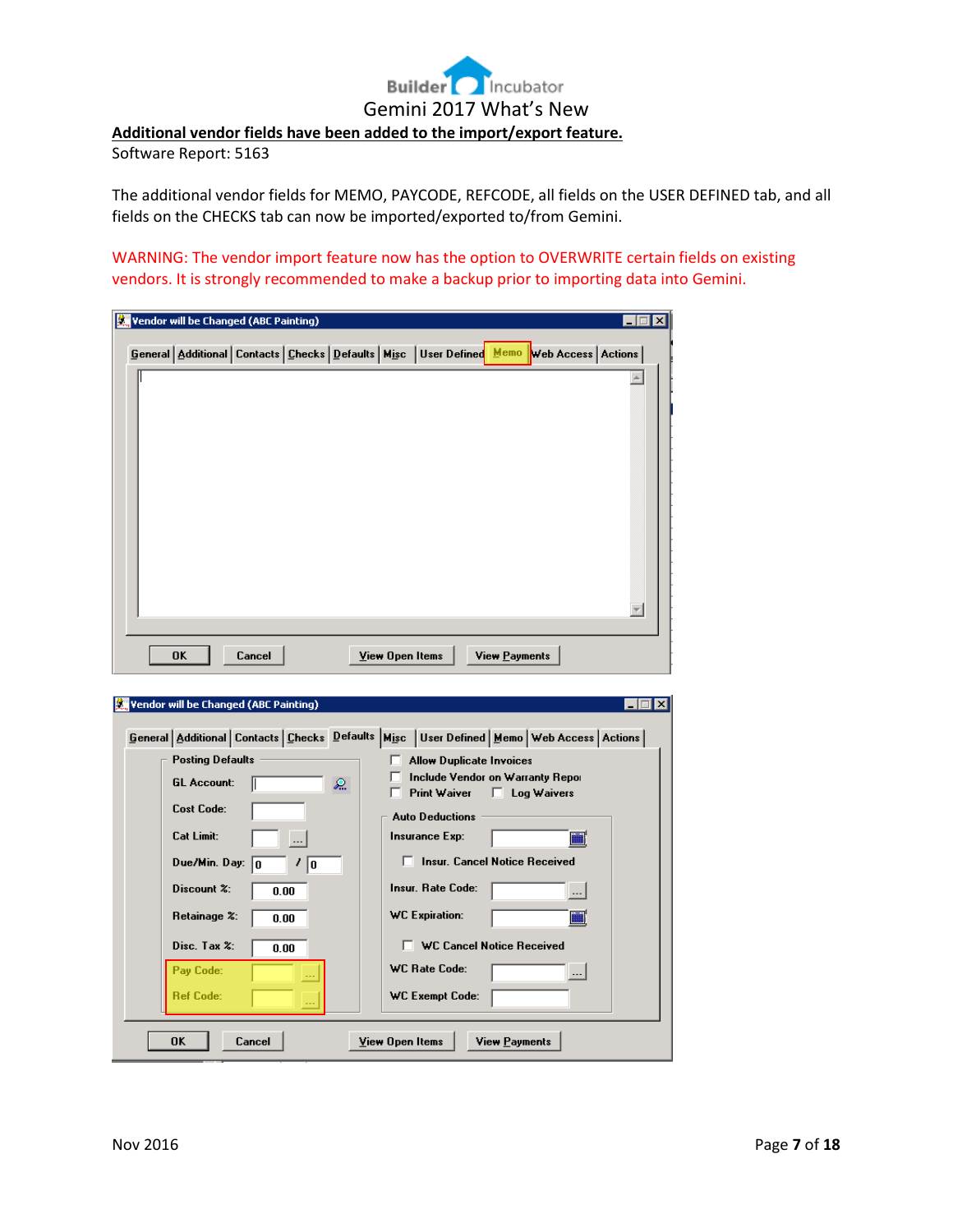

| <b>License Number:</b>      |  | ■ |                 |
|-----------------------------|--|---|-----------------|
| <b>General Liability:</b>   |  |   | <b>Required</b> |
| Workers' Comp:              |  |   | <b>Required</b> |
| <b>Automobile Coverage:</b> |  | H | <b>Required</b> |
| Other:                      |  |   | <b>Required</b> |
|                             |  |   |                 |

| Name & Address for Check  |  |                                             |        |  |                                               |  |
|---------------------------|--|---------------------------------------------|--------|--|-----------------------------------------------|--|
| Name:                     |  |                                             |        |  | The primary name and                          |  |
| Street:                   |  |                                             |        |  | address information on<br>the General and     |  |
| 2nd Address Line:         |  |                                             |        |  | Additional tabs will                          |  |
|                           |  |                                             |        |  | be used in place of<br>any fields in this box |  |
| City:                     |  |                                             | State: |  | which are left blank.                         |  |
| Zip Code:                 |  |                                             |        |  |                                               |  |
|                           |  | <b>Print Each Invoice on Separate Check</b> |        |  |                                               |  |
| <b>Printed on Checks</b>  |  |                                             |        |  |                                               |  |
| <b>Check Msg:</b>         |  |                                             |        |  |                                               |  |
| <b>Default 2nd Payee:</b> |  |                                             |        |  |                                               |  |
|                           |  |                                             |        |  |                                               |  |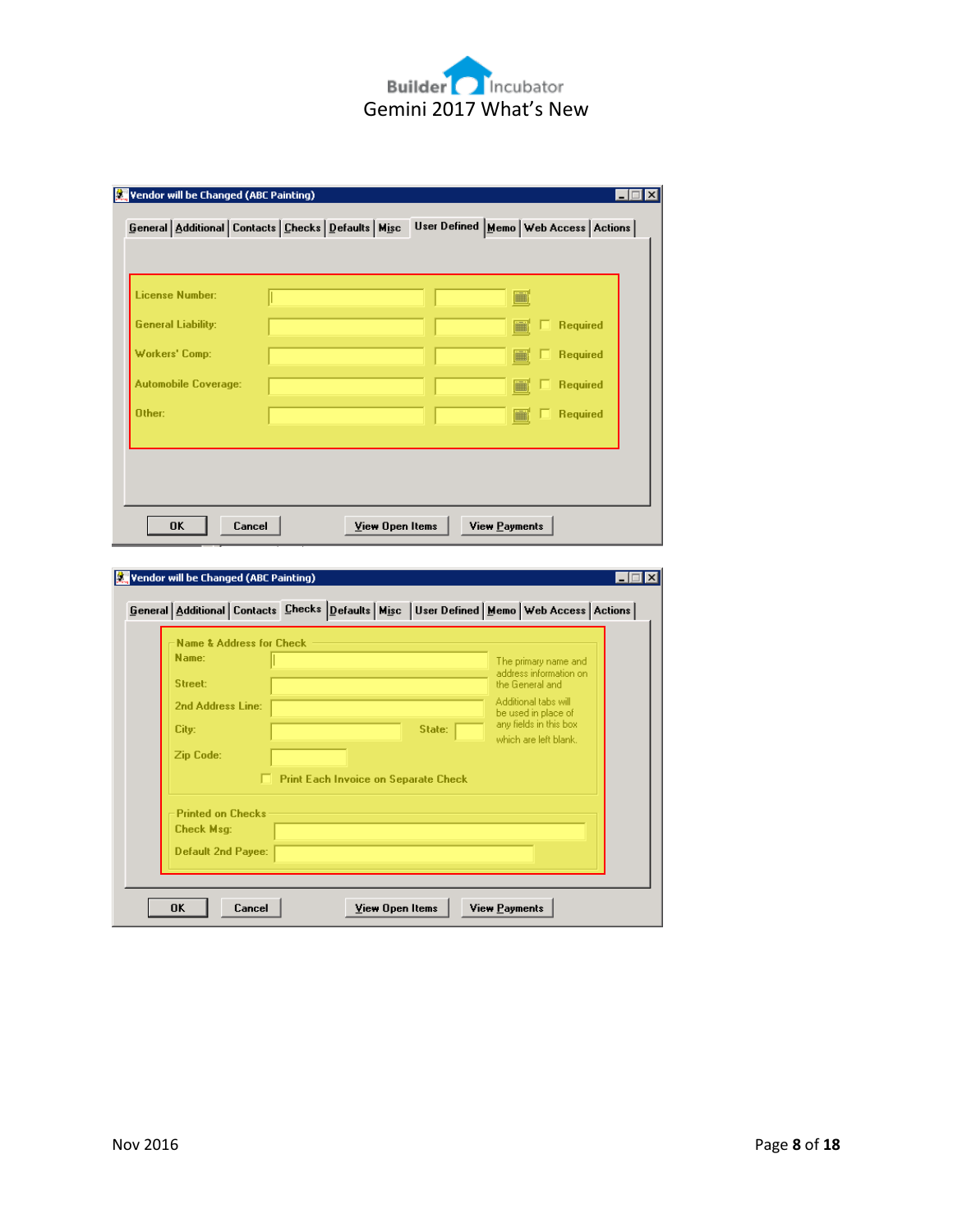

# **Additional fields have been added to the Payroll Export Profile selection.**

Software Report: 5159

The Gemini Payroll Export Profile field selection now includes HOURS and TRANSACTION DETAILS fields.

Go to PR | REPORTS | Payroll Transaction Journal Select the Export Profile

| Print Payroll Transaction Journal Re |                                 |   |
|--------------------------------------|---------------------------------|---|
| <b>Beginning Date:</b>               |                                 |   |
| <b>Ending Date:</b>                  |                                 |   |
| Employee ID:                         |                                 | ₽ |
| Division:                            |                                 |   |
| <b>Print Employee Totals Only</b>    |                                 |   |
| ⊽                                    | Include Employee Pay Detail     |   |
|                                      | Include Total Hours by Employee |   |
| <b>Sort Order</b><br>G.              | by Name $C$ by ID               |   |
| <b>Export Profile:</b>               |                                 |   |
| Preview                              | Print<br>Cancel                 |   |

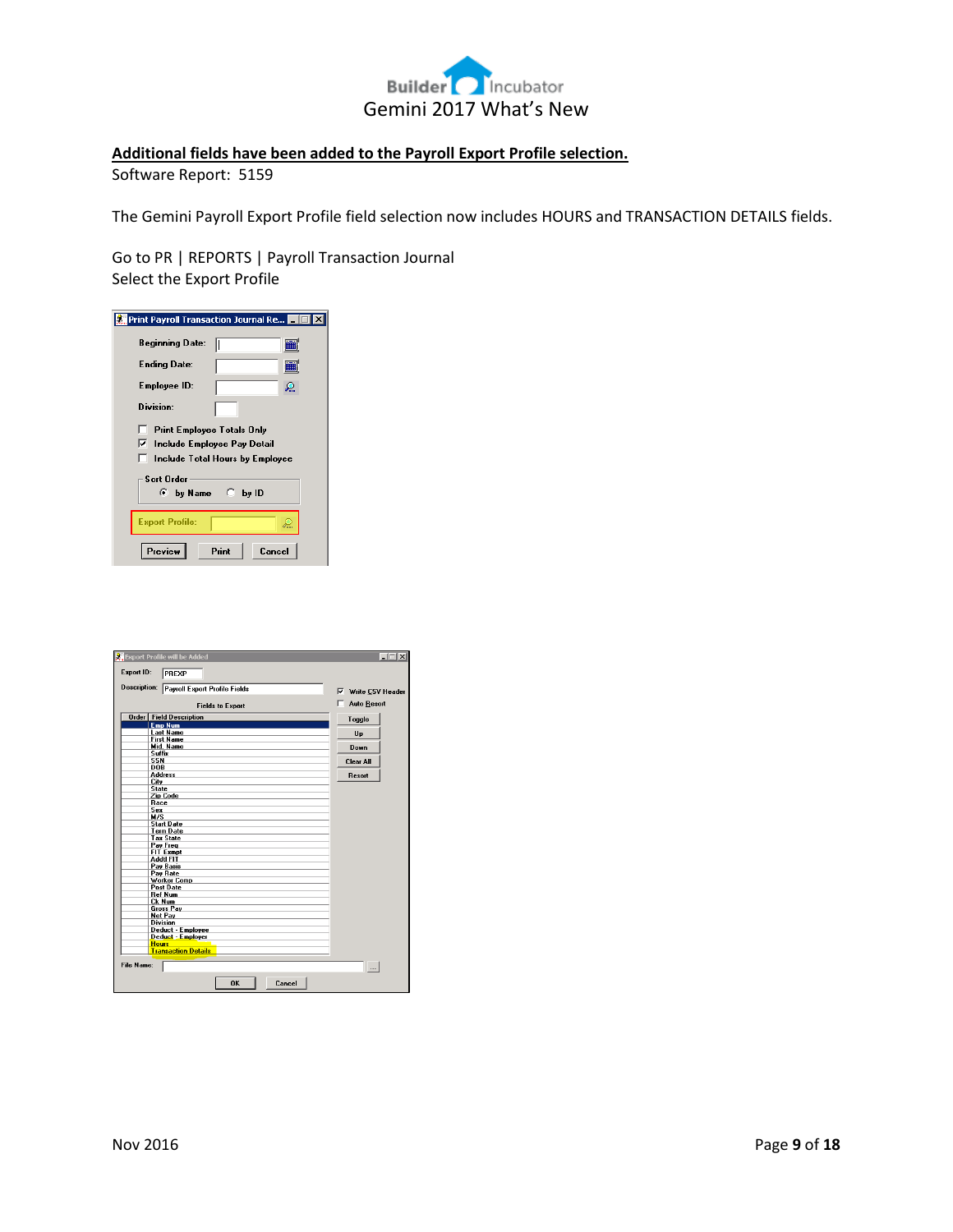

# **The Gemini AIA Job List can now be sorted to include or exclude closed AIA jobs.**

Software Report: 5204

Gemini AIA jobs can now be set to a closed status so that the AIA job list can be viewed to include or exclude closed jobs.

AIA Jobs can be marked as closed independently of the Gemini-JC job. This allows users to define the closing time specific to their job management and reporting requirements, because the closing process can occur at different times and be handled by different people.

Go to AIA | AIA Job List Maintenance

Check the Closed Box

| AIA Job will be Added                | $-1\Box$<br>$\vert x \vert$    |
|--------------------------------------|--------------------------------|
| General Misc   Comments   Contractor |                                |
|                                      |                                |
| <b>Job Number:</b>                   | <b>Closed</b><br>Copy from Job |
| <b>Description:</b>                  |                                |
| Address:                             |                                |
| City, State Zip:                     |                                |
| Plan ID:                             |                                |
| <b>Contract Price:</b>               | 0.00                           |
| <b>Contract Date:</b>                |                                |
| Complete Date:                       | 圖                              |
|                                      |                                |
| <b>OK</b>                            | Cancel<br>Draw History         |

A status column is now added to the AIA Job List showing the open/closed status of the job. This example shows both open and closed jobs since the Show Closed Jobs box is checked.

| 钃                                         |                                                  |                                  | AIA Job List |              |                                   | $\Box$                                                         |
|-------------------------------------------|--------------------------------------------------|----------------------------------|--------------|--------------|-----------------------------------|----------------------------------------------------------------|
| by Number                                 | by Description by Plan ID by Owner by Contractor |                                  |              |              |                                   | <b>Show Closed Jobs</b><br>ᢦ                                   |
| <b>Job Number</b>                         |                                                  | <b>Status Description</b>        |              | Plan ID      | <b>Owner</b>                      | Contractor                                                     |
| <b>BART</b><br>KR12<br><b>Job Number:</b> | ΰ<br>C                                           | <b>Bart Test</b><br>.C. Phillips |              |              | <b>Test owner</b><br>Mr. Phillips | <b>Test Contractor</b>                                         |
| Insert                                    | Change                                           | <b>Delete</b>                    |              | <b>Close</b> |                                   | <b>Job Related Task</b><br>G701 Change Order<br>G703 Worksheet |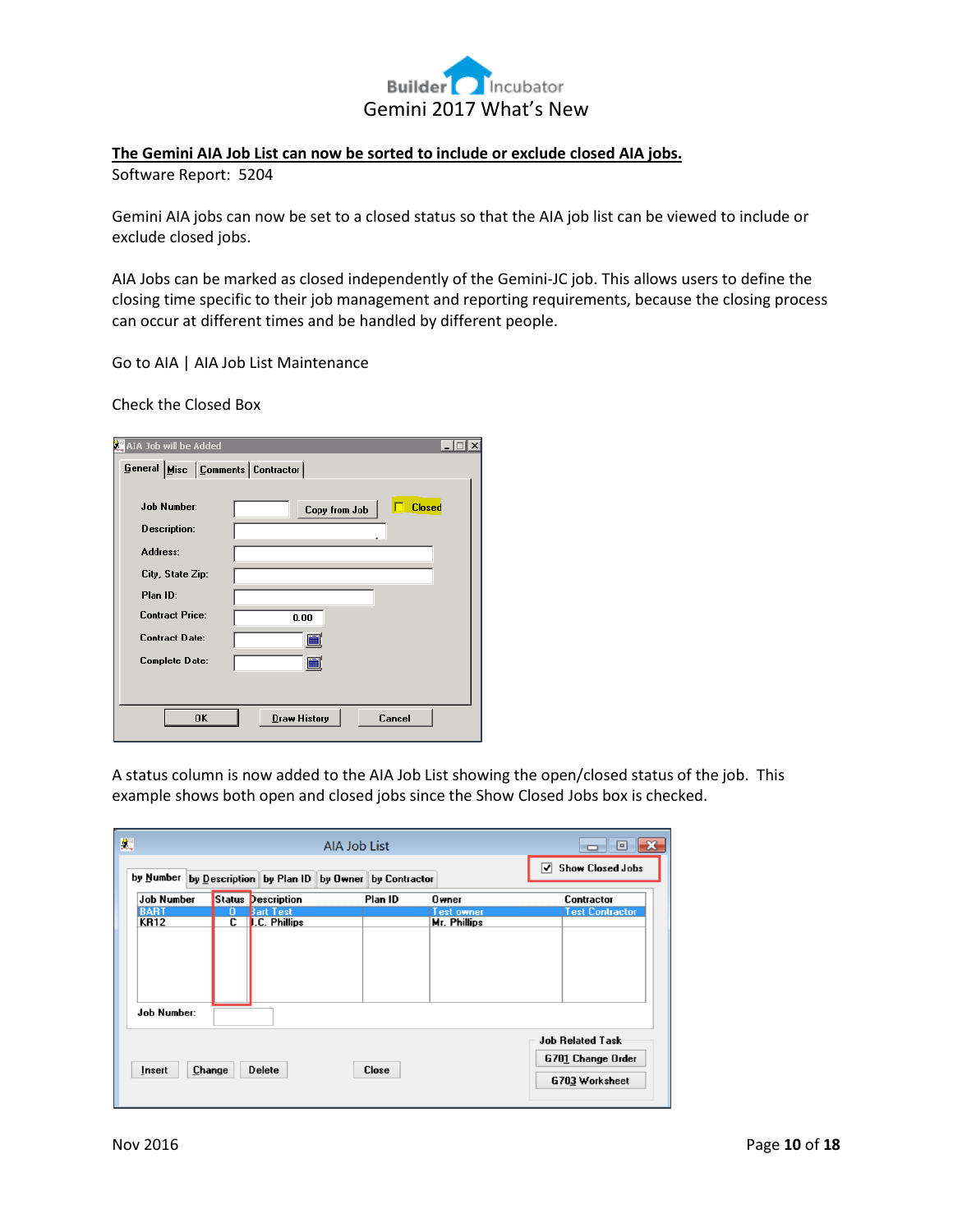

# The AIA Job List Maintenance screen view now includes three new tabs - by Plan ID, by Owner, by **Contractor.**

Software Report: 5208

Added three new tabs, "by Plan ID", "by Owner" and "by Contractor" on the AIA Job List screen. Also added are the Plan ID, Owner and Contractor columns to the AIA Job List screen as well.

### Go to AIA | AIA Job List

| 鸗                   |                                   | AIA Job List                                     |                                   | $\vert$ o $\vert$<br>a 1                                       |
|---------------------|-----------------------------------|--------------------------------------------------|-----------------------------------|----------------------------------------------------------------|
| by Number           |                                   | by Description by Plan ID by Owner by Contractor |                                   |                                                                |
| <b>Job Number</b>   | <b>Description</b>                | Plan ID                                          | <b>Owner</b>                      | Contractor                                                     |
| <b>BART</b><br>KR12 | <b>Bart Test</b><br>J.C. Phillips |                                                  | <b>Test owner</b><br>Mr. Phillips | <b>Test Contract</b>                                           |
| <b>Job Number:</b>  |                                   |                                                  |                                   |                                                                |
| Insert              | Change<br>Delete                  | <b>Close</b>                                     |                                   | <b>Job Related Task</b><br>G701 Change Order<br>G703 Worksheet |

Plan ID is entered on the General Tab

| $\frac{1}{2}$ |                        | AIA Job will be Changed      | ⊡      |
|---------------|------------------------|------------------------------|--------|
|               | General<br><b>Misc</b> | Comments Contractor          |        |
|               |                        |                              |        |
|               | <b>Job Number:</b>     | <b>KR12</b><br>Copy from Job |        |
|               | <b>Description:</b>    | J.C. Phillips                |        |
|               | Address:               | 1010 Ridge Drive             |        |
|               | City, State Zip:       | Tampa, Florida 33611         |        |
|               | Plan ID:               |                              |        |
|               | <b>Contract Price:</b> | 100,000.00                   |        |
|               | <b>Contract Date:</b>  | ■<br>05/05/98                |        |
|               | Complete Date:         | ■<br>09/07/99                |        |
|               |                        |                              |        |
|               |                        |                              |        |
|               | 0K                     | <b>Draw History</b>          | Cancel |
|               |                        |                              |        |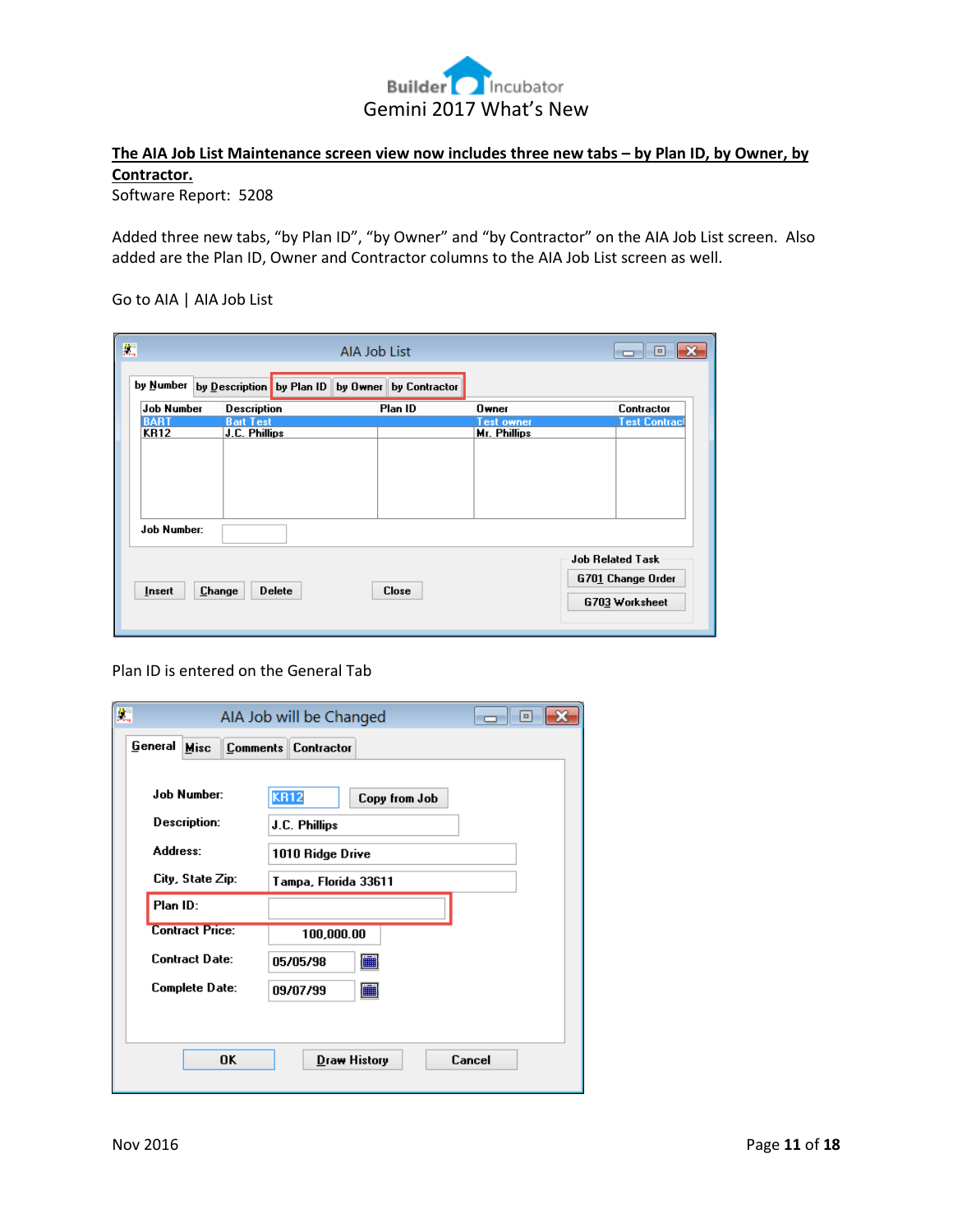

Owner Phone field has been added to the Misc. tab.

| 縹                        | AIA Job will be Changed<br><b>100 100 100 100</b> |
|--------------------------|---------------------------------------------------|
| General Misc             | <b>Comments Contractor</b>                        |
| Owner Name:              | Mr. Phillips                                      |
| <b>Owner Address:</b>    | 1010 Ridge Drive                                  |
|                          | Owner City/State/Zip:   Tampa, Florida 33611      |
| Owner Phone:             |                                                   |
| Retainage Percent:       | <b>Global Update</b>                              |
| Architect:               | A&A Harper LTD.<br>AA<br>₽.                       |
| <b>Project Code:</b>     | <b>KELL</b>                                       |
| Day Period Ends:         | 31                                                |
| <b>Next Period Ends:</b> | <b>in</b><br>07/31/99                             |
| <b>OK</b>                | Cancel<br><b>Draw History</b>                     |

A Contractor tab has been added with the contractor fields.

| 驫                          |                                  | AIA Job will be Changed |  | $\vert$ o $\vert$ |  |
|----------------------------|----------------------------------|-------------------------|--|-------------------|--|
|                            | General Misc Comments Contractor |                         |  |                   |  |
| <b>Contractor Name:</b>    |                                  |                         |  |                   |  |
| <b>Contractor Address:</b> |                                  |                         |  |                   |  |
|                            | Contractor City/State/Zip:       |                         |  |                   |  |
| <b>Contractor Phone:</b>   |                                  |                         |  |                   |  |
|                            |                                  |                         |  |                   |  |
|                            |                                  |                         |  |                   |  |
|                            |                                  |                         |  |                   |  |
|                            |                                  |                         |  |                   |  |
|                            |                                  |                         |  |                   |  |
|                            |                                  |                         |  |                   |  |
|                            | 0K                               | Draw History            |  | Cancel            |  |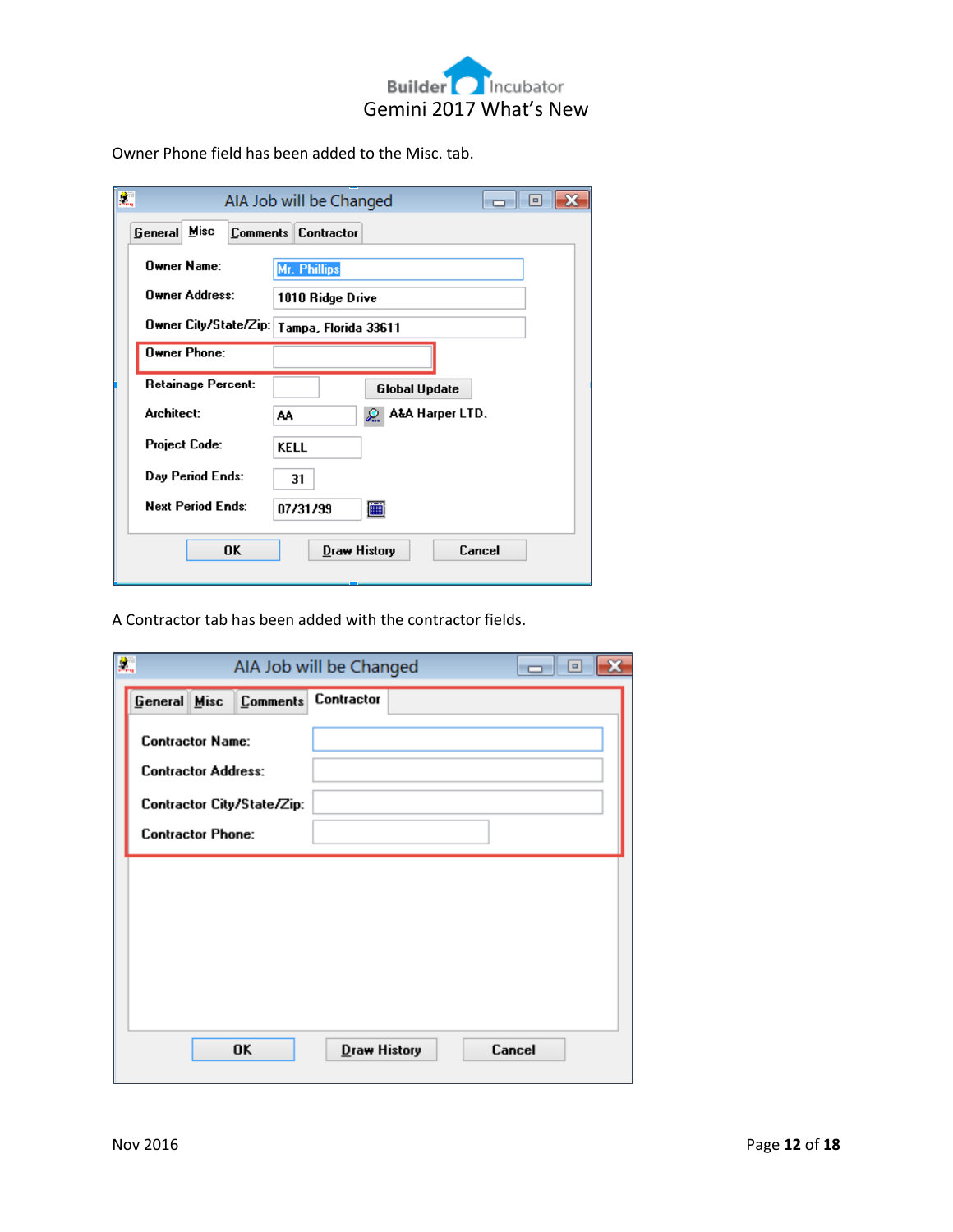

# **Two new tabs have been added to the Jobs List window screen for Owner and Contractor fields.** Software Report: 5207

The Jobs List in the Job List Maintenance feature now includes the option to view jobs by the owner or the contractor fields entered on the individual job's NTO tab.

 $\mathbf{x}$ 

| 飍                  |               |                              |      | <b>Jobs List</b> |                   |             | $\boldsymbol{\mathsf{x}}$<br>$\boxed{0}$            |
|--------------------|---------------|------------------------------|------|------------------|-------------------|-------------|-----------------------------------------------------|
| by Number          |               | by Description Plan ID Owner |      |                  | <b>Contractor</b> |             | <b>Show Deleted</b><br>✓<br><b>Show Closed Jobs</b> |
| <b>Job Number</b>  | <b>Status</b> | <b>Closed</b>                | Post | List             | COL               | Project     | <b>Description</b>                                  |
| 690                | 0             |                              | Y    | c                | 9999              |             | <b>Holly Oaks [10 acres]</b>                        |
| 691                | 0             |                              | Y    | C                |                   |             | Jay Houston                                         |
| A019               | 0             |                              | Y    | c                |                   | AC1         | Akcock One lot 19                                   |
| <b>KR12</b>        | 0             |                              | Y    | C                |                   | KELL        | J.C. Phillips                                       |
| <b>KR22</b>        | 0             |                              | Y    | C                |                   | KELL        | Kelly Green Lot 22                                  |
| <b>ROBERTSN</b>    | 0             |                              | Ÿ    | C                |                   | GO.         | <b>Robertson - Custom</b>                           |
| <b>SMITH</b>       | 0             |                              | Y    | C                |                   | <b>KELL</b> | R.J. Smith Kelly Run 24                             |
|                    |               |                              |      |                  |                   |             |                                                     |
| <b>Job Number:</b> |               |                              |      |                  |                   |             |                                                     |
| Insert             | Change        | <b>Delete</b>                |      | <b>Budgets</b>   |                   |             | <b>Close</b>                                        |

Go to JC | JOBS LIST | Job List Maintenance

The OWNER and CONTRACTOR values are pulled from the NTO Owner and NTO Contractor fields.

|                     | Changing Job 690 - Holly Oaks (10 acres |                     |                                                                                                             |  |
|---------------------|-----------------------------------------|---------------------|-------------------------------------------------------------------------------------------------------------|--|
|                     |                                         |                     | General   Additional   Legal   User Val   Loan   G/E Val   Comments   PO Notes   Bal Sheet   Liens   N.T.O. |  |
|                     | N.T.O. Required                         | N.T.O. Issued Date: | ■                                                                                                           |  |
| <b>Description:</b> |                                         |                     |                                                                                                             |  |
|                     | <b>Contact Info</b>                     |                     | <b>Return Receipt #</b>                                                                                     |  |
| <b>Contractor</b>   |                                         | ℒ                   |                                                                                                             |  |
| <b>Owner</b>        |                                         | ₽.                  |                                                                                                             |  |
| Agent               |                                         | ℒ                   |                                                                                                             |  |
| Finance Co.         |                                         | ₽.                  |                                                                                                             |  |
| <b>Other</b>        |                                         | ₽                   |                                                                                                             |  |
|                     | Preview N.T.O.                          | Print N.T.O.        | <b>Print TxText</b>                                                                                         |  |
|                     | <b>OK</b>                               | Cancel              |                                                                                                             |  |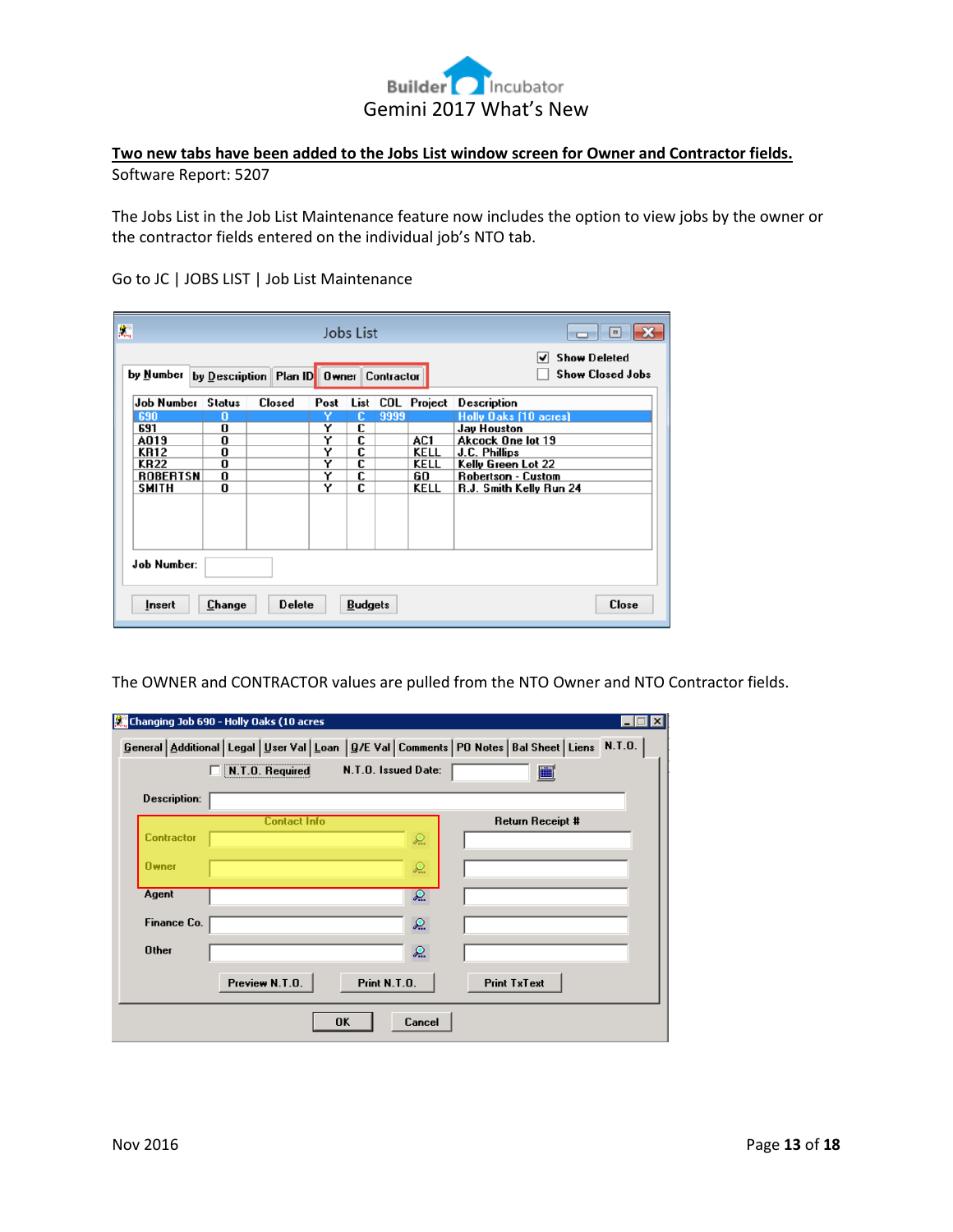

# **Gemini will now copy additional fields FROM the Gemini JC job to the AIA Job.**

Software Report: 5205

Go to AIA | AIA JOB LIST MAINTENANCE

Select Copy from Job

| $\frac{\partial \mathbf{m}}{\partial \mathbf{m}}$ |                                                 | AIA Job will be Changed      |        |
|---------------------------------------------------|-------------------------------------------------|------------------------------|--------|
| General                                           | <b>Misc</b>                                     | Comments Contractor          |        |
|                                                   | <b>Job Number:</b>                              | <b>BART</b><br>Copy from Job |        |
| Address:                                          | Description:                                    | <b>Bart Test</b>             |        |
| Plan ID:                                          | City, State Zip:                                |                              |        |
|                                                   | <b>Contract Price:</b><br><b>Contract Date:</b> | 4,999.00<br>■<br>07/31/99    |        |
|                                                   | Complete Date:                                  | ■<br>07/31/99                |        |
|                                                   | 0K                                              | <b>Draw History</b>          | Cancel |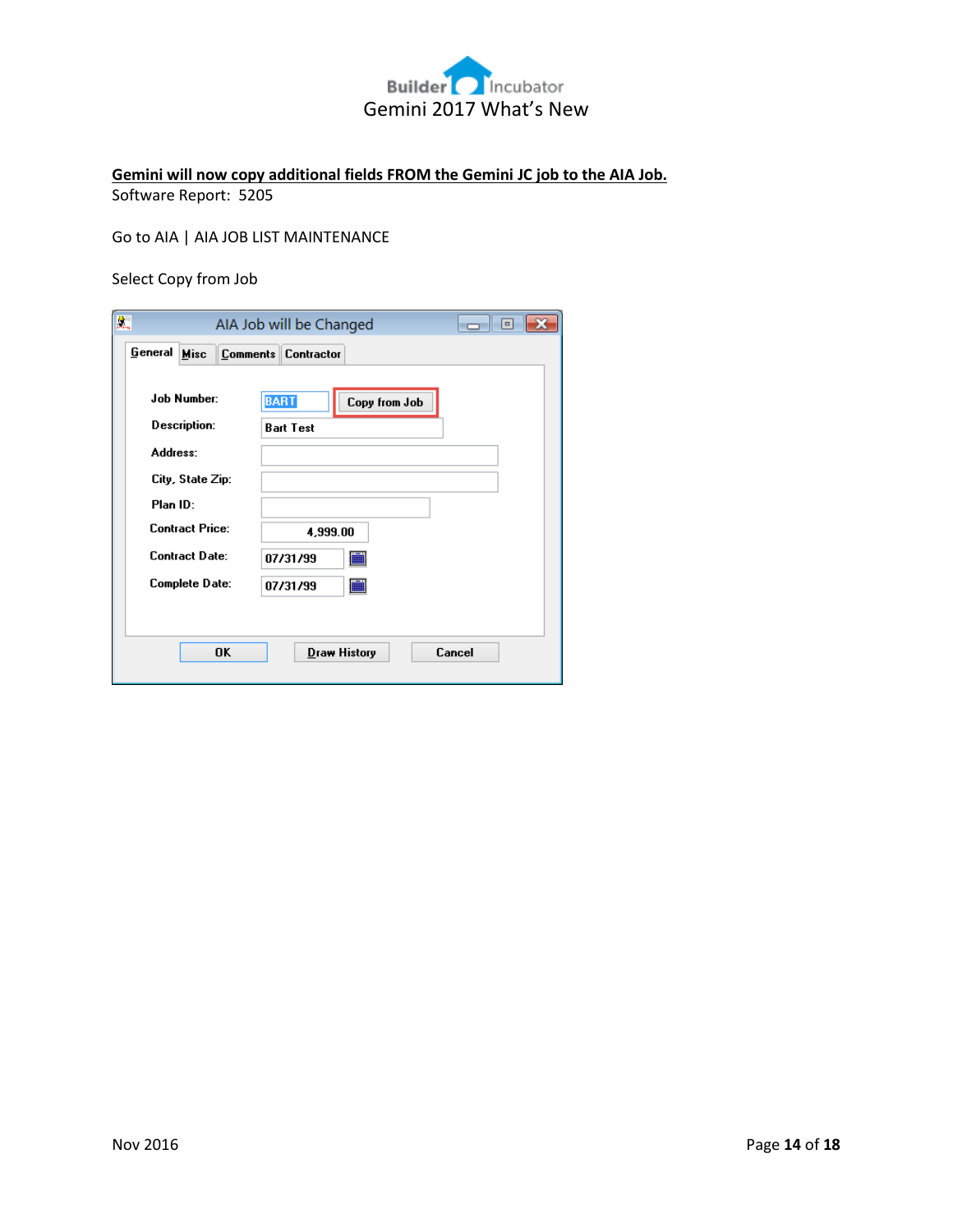

Users can now select what information to copy to the AIA Job.

The fields copied from the General tab are Job Number, Description, Address, City/State/Zip and Plan ID.

The fields copied from the Misc. tab are Owner Name, Owner Address, Owner City/State/Zip and Owner Phone.

The fields copied from the Contractor" tab are Contractor Name, Contractor Address, Contractor City/State/Zip, and Contractor Phone.

When the "Overwriting Existing" is set to "All" all the fields that are copied are overwritten, any fields in the AIA Job with values will be overwritten.

If "None" is selected, only fields in the AIA Job that have no values will be copied, all fields with preexisting values will remain the same.

| $\frac{\Omega}{\text{max}}$ | ×<br>Copy From Job                    |
|-----------------------------|---------------------------------------|
|                             | Select what to copy from Job to AIA   |
|                             | $\triangledown$ Copy Job Information  |
|                             | $\sqrt{C_{\rm ODV}C_{\rm Wnet}}$      |
|                             | $\blacktriangleright$ Copy Contractor |
|                             | <b>Overwrite Existing</b>             |
|                             | O All<br>(C) None                     |
|                             |                                       |
|                             | Cancel<br>Copy                        |
|                             |                                       |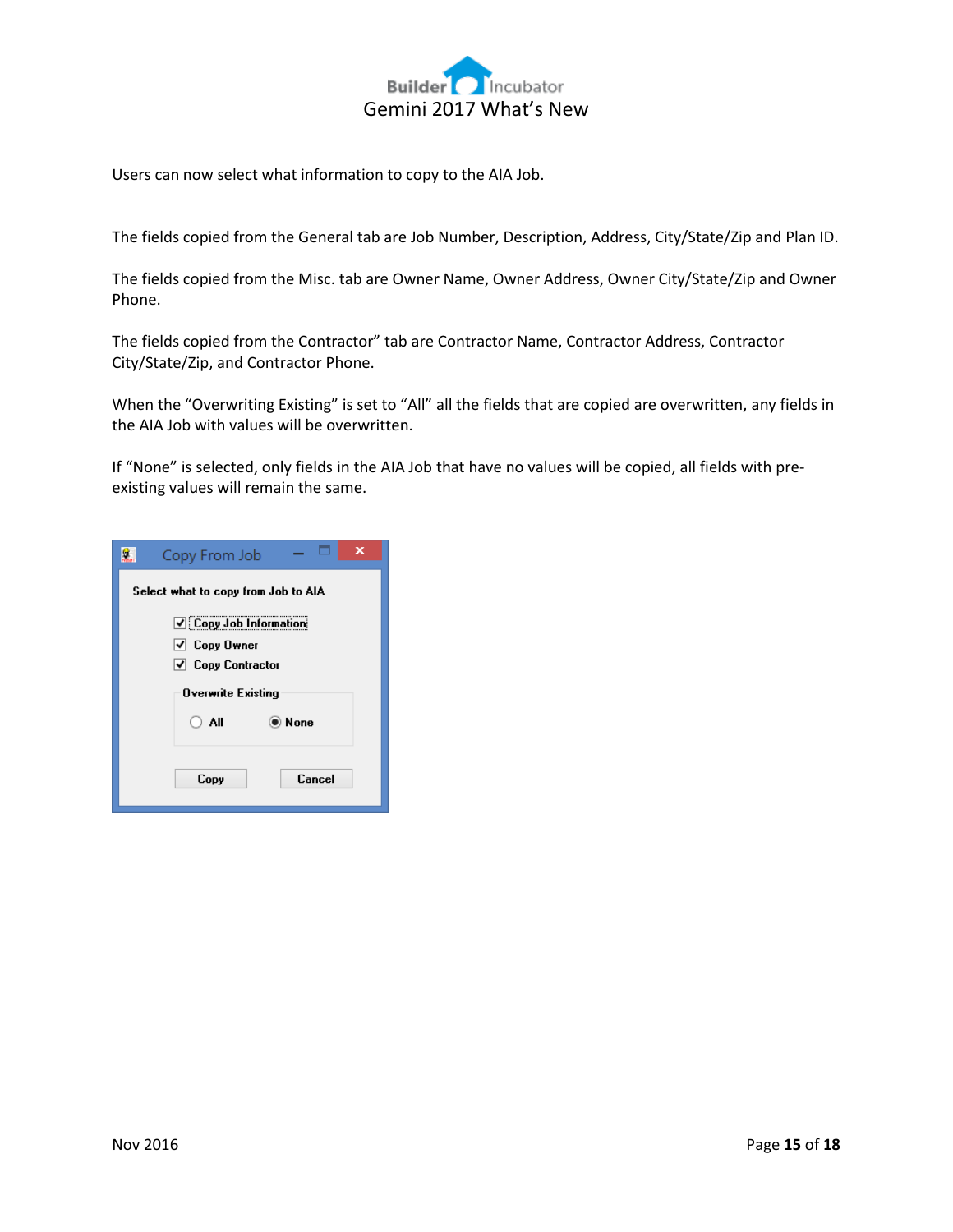

# **Gemini now is capable of printing the NTO - Contractor's Name on Change Orders.**

Software Report: 5210

Users can now print Change Orders using the NTO Contractor's Name instead of the Owner Name when the Replace Owner with Contractor box is selected.

#### Go to JC | CHANGE ORDERS

| Change Orders                                           |                             |                      |                                          |        | $\Box$                                   |
|---------------------------------------------------------|-----------------------------|----------------------|------------------------------------------|--------|------------------------------------------|
| Job Number: A25                                         | ₽.<br>Smith, Joe            |                      |                                          |        |                                          |
| $C/O$ #   $PO$   $Date$                                 | Amount                      |                      | Approved   Aprvd Date   Description      |        |                                          |
| 06/30/14<br>1                                           | 1,500.00                    | LB.                  | 06/30/14                                 |        | Additional cost due to an error in estin |
|                                                         | <b>Print Change Order 1</b> |                      |                                          | $\Box$ |                                          |
|                                                         |                             | Type of Form         |                                          |        |                                          |
| <b>Insert Customer C/O</b><br>Insert Administrative C/O | C                           | <b>Standard</b><br>Ю | C/O Notes<br>Fill-in AIA Change Order    |        | Print C/O<br><b>Close</b>                |
|                                                         |                             |                      | <b>Show Distribution (Standard Only)</b> |        |                                          |
|                                                         | ⊽                           |                      | Replace Owner with Contractor            |        |                                          |
|                                                         | Preview                     |                      | <b>Print</b>                             | Cancel |                                          |

The NTO – Contractor Name is substituted for the Owners Name on the Change Order document.

If the Replace option is selected and there is no contractor associated with the job, then the name line will be empty.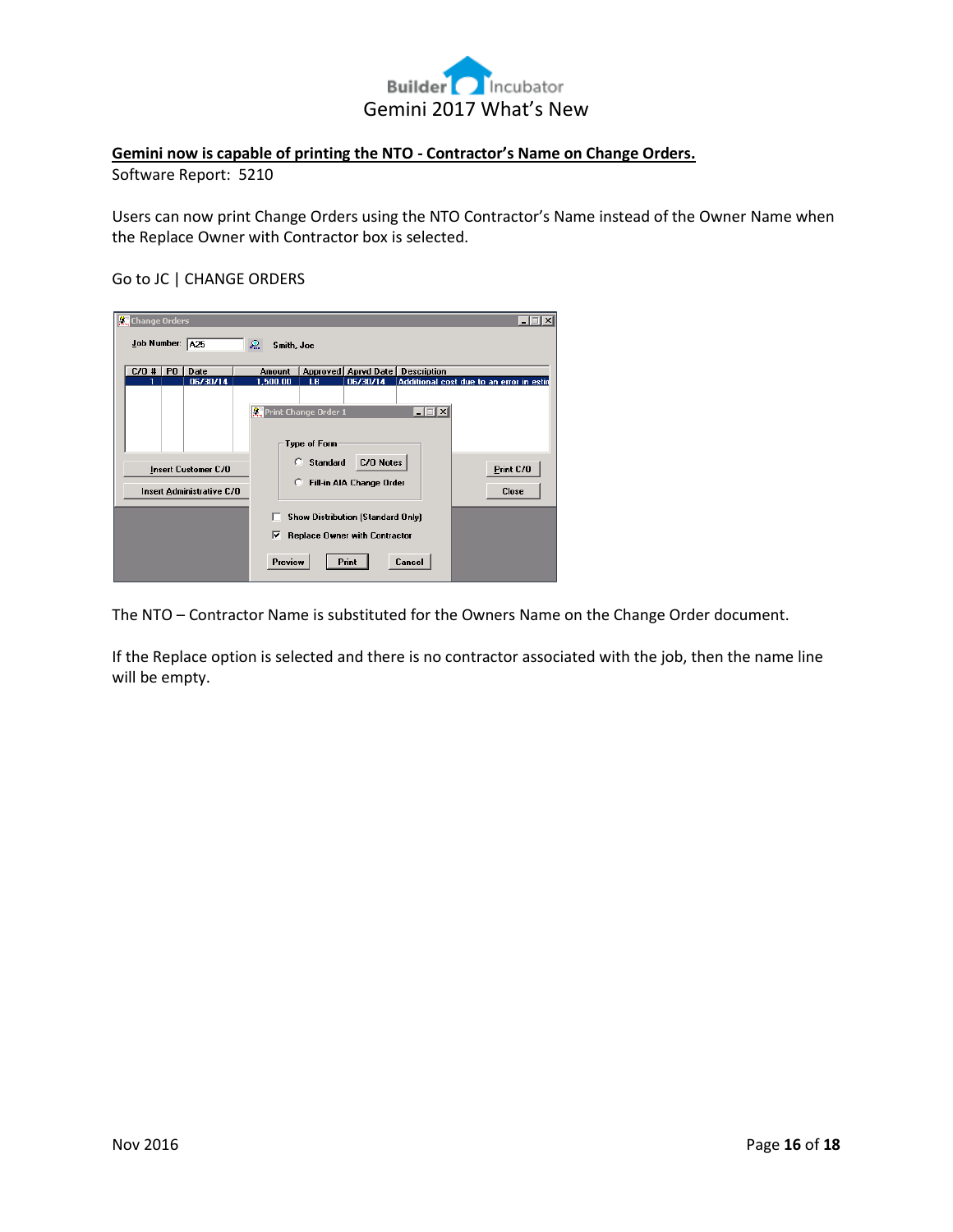

# **Payroll checks and Direct Deposit checks – do NOT print SSN and Bank Acct Number.** Software Report: 5223

There are two new checkboxes added to the Payroll Check print window, which allow users to;

NOT print the employees Direct Deposit Bank account numbers NOT print the employees Social Security Number

| <b>Posting Date:</b>                           | 07/28/99                                 | End of Period: 07/28/99                                     |   |  |  |  |  |  |  |  |
|------------------------------------------------|------------------------------------------|-------------------------------------------------------------|---|--|--|--|--|--|--|--|
| <b>Checks to Print:</b>                        | 4                                        | <b>Open Transact:</b>                                       | 2 |  |  |  |  |  |  |  |
| <b>Paid Checks:</b><br><b>Checks Total \$:</b> | N<br>2,151.17                            | Errors (will skip):<br><b>No Activity:</b>                  | 0 |  |  |  |  |  |  |  |
| <b>Checking Account:</b>                       | ℒ                                        |                                                             |   |  |  |  |  |  |  |  |
| Next Check #:                                  |                                          |                                                             |   |  |  |  |  |  |  |  |
| <b>Employee Number:</b>                        | ℒ                                        |                                                             |   |  |  |  |  |  |  |  |
|                                                | Process Employees: Receiving Checks Only |                                                             |   |  |  |  |  |  |  |  |
|                                                |                                          | Do NOT Print the Direct Deposit Account number on the check |   |  |  |  |  |  |  |  |
| Do NOT Print the SSN on the check stub         |                                          |                                                             |   |  |  |  |  |  |  |  |
| Print Company Name on Check                    |                                          |                                                             |   |  |  |  |  |  |  |  |
| Check Print Order: Employee Name               |                                          |                                                             |   |  |  |  |  |  |  |  |
| <b>ACH File name:</b>                          |                                          |                                                             |   |  |  |  |  |  |  |  |
|                                                |                                          | Do NOT print VOID on Direct Deposit Checks                  |   |  |  |  |  |  |  |  |